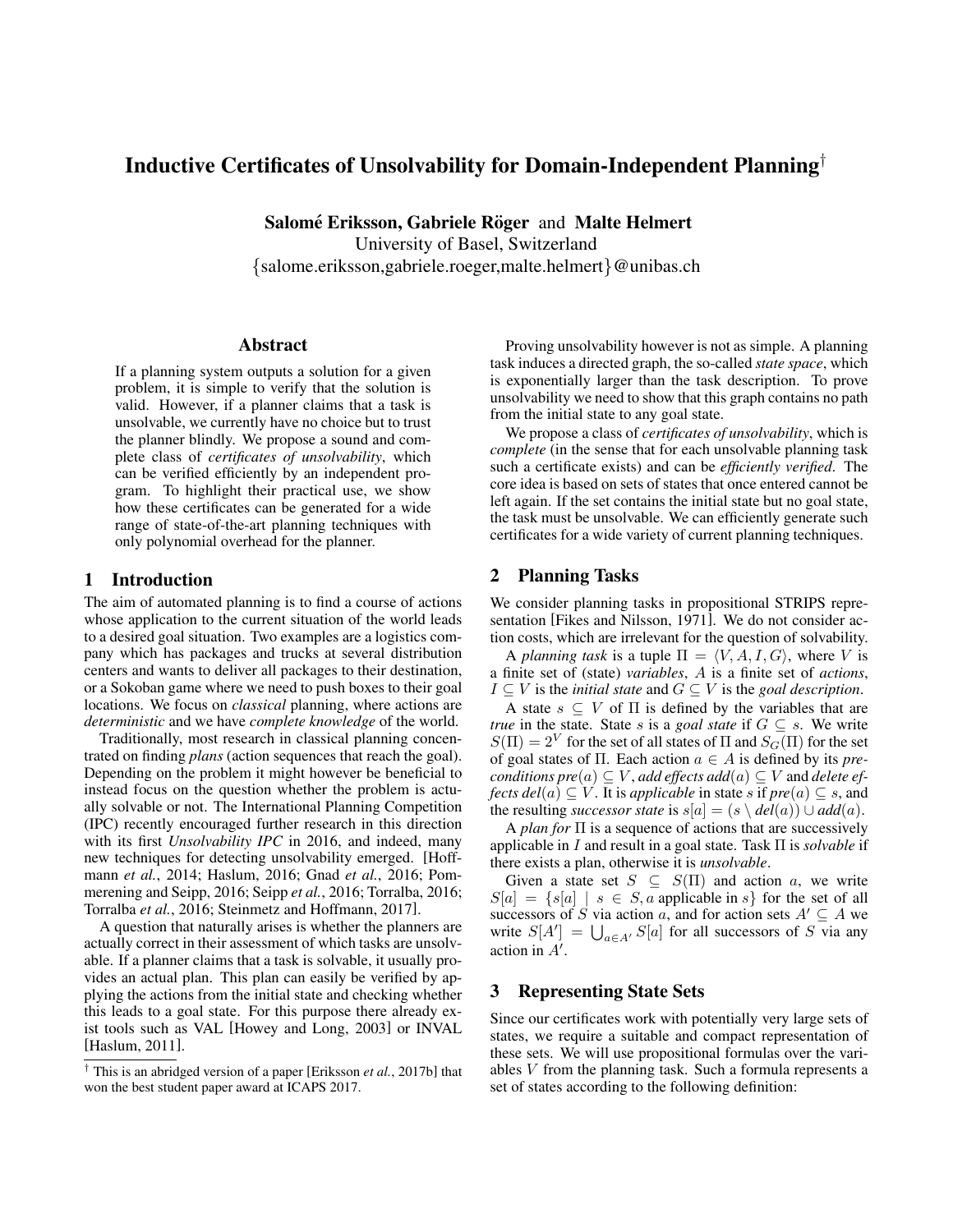<span id="page-1-0"></span>

Figure 1: Two instances of the Sokoban puzzle. Dark gray fields are walls, the brown field represents the box and the gray field its goal position.

Definition 1 (state set representation). *Given a model* M *of a propositional formula*  $\varphi$ *, state*  $s_M$  *contains exactly the variables which are true in M*, *i. e.*  $s_M = \{v \mid M(v) = \top\}.$ 

*Formula*  $\varphi$  *represents the set S of all states that are described by a model of*  $\varphi$ *, i.e.*  $S = \{s_M | \mathcal{M} \models \varphi\}$ *.* 

While propositional formulas can in most cases compactly represent large state sets, verifying certain properties such as satisfiability is in general not efficiently possible. We thus focus on three subclasses which trade off representational power in favor of efficient operations:

- Reduced Ordered Binary Decision Diagrams (BDDs) [\[Bryant, 1986\]](#page-4-12) represent formulas as rooted acyclic graphs.
- 2-CNF formulas are formulas in conjunctive normal form (CNF) with at most 2 literals per clause.
- Horn formulas are CNF-formulas where each clause contains at most one positive literal.

We chose BDDs since they are commonly used in planning to represent sets of states, and Horn and 2-CNF formulas since they are two of the maximal tractable classes for boolean constraint satisfaction [\[Schaefer, 1976\]](#page-4-13).

### 4 Inductive Certificates

The basic idea of our certificates revolves around defining a set of states which once entered cannot be left again. Consider the left side of Figure [1,](#page-1-0) which shows a Sokoban problem where the box is facing an outer wall. While we can still move the box around (and thus reach different states), we can never reach a state where the box is not on that wall. In other words, if an action is applied to any state in this set S of states where the box is on the upper wall, the resulting state will also be contained in  $S$ . We call a set with this property an *inductive set*.

Definition 2 (inductive set). *A set* S *of states from a planning task*  $\Pi = \langle V, A, I, G \rangle$  *is* inductive *in*  $\Pi$  *iff*  $S[A] \subseteq S$ .

The empty set and the set of all states are two trivial cases of inductive sets. Another example is the set of states reachable from one specific state. Furthermore, inductive sets are closed under union and intersection. Some concrete examples can be seen in Figure [2.](#page-1-1) In the context of unsolvability, inductive sets described by a formula are also called *traps* [\[Lipovetzky](#page-4-14) *et al.*, 2016]

<span id="page-1-1"></span>

Figure 2: Examples of inductive sets in a search space. Notice that their unions and intersections are inductive as well.

If we find an inductive set  $S$  with the additional properties that (i) it contains the initial state and (ii) it does not contain any goal state, we have a sufficient argument that the planning task is unsolvable: Since a potential solution must start in  $S$  (due to (i)) and never leaves  $S$  (because  $S$  is inductive), it must also end in S. But then it cannot reach a goal (due to (ii)) and therefore cannot be a plan. We call this form of unsolvability certificate an *inductive certificate*:

**Definition 3** (inductive certificate). *A set*  $S \subseteq S(\Pi)$  *is an inductive certificate for*  $\Pi = \langle V, A, I, G \rangle$  *if* 

- *1.*  $I \in S$  *(S contains the initial state)*
- 2.  $S \cap S_G(\Pi) = \emptyset$  *(S contains no goal state), and*
- *3.*  $S[A] ⊆ S$  *(S is inductive)*

As we argued above, if such an inductive certificate exists, the task is unsolvable. It is also easy to see that for each unsolvable planning task there exists an inductive certificate, for example the set of all states reachable from the initial state.

Corollary 1 (soundness and completeness). *Inductive certificates are* sound *and* complete*, i. e. a planning task* Π *is unsolvable iff an inductive certificate for* Π *exists.*

In order for such a certificate to be verifiable in practice, we must be able to check its three properties efficiently. Property  $1 (I \in S)$  corresponds to a model check, which BDDs, Horn and 2-CNF formulas all support efficiently.

Property 2 ( $S \cap S_G(\Pi) = \emptyset$ ) can be reformulated with logical formulas  $\varphi_S$  and  $\bigwedge_{v \in G} v$  (representing S and  $S_G(\Pi)$ ) as  $\varphi_S \models \bigvee_{v \in G} \neg v$ . This implication is a special form of entailment called *clausal entailment*, which all considered formalisms support efficiently.

Property 3 ( $S[A] \subseteq S$ ) requires the most involved verification step. We first observe that it is sufficient to test for each  $a \in A$  individually that  $S[a] \subseteq S$  holds. To this end we introduce a primed version  $v'$  for each variable  $v \in V$ and then define a transition formula  $\tau_a$  which describes the state in which a is applied in terms of the variables from  $V$  and the successor state in terms of the primed variables:  $\tau_a = \bigwedge_{v \in pre(a)} v \land \bigwedge_{v \in add(a)} v' \land \bigwedge_{v \in del(a) \setminus add(a)} \neg v' \land \neg v'$  $\bigwedge_{v \in V \setminus (add(a) \cup del(a))} (v \leftrightarrow v')$ . If we conjoin  $\tau_a$  with  $\varphi_S$ (which represents  $S$ ), each model of the resulting formula represents a pair of states  $(s, s')$  (where s' is gained from the primed variables) with the property that  $s \in S$  and s' is the successor of s with a, i.e.  $s[a] = s'$ . What is left to do is to check that all these successors  $s'$  are in  $S$ . We can do this by creating a formula  $\varphi_{S'}$  which replaces all v with v', and then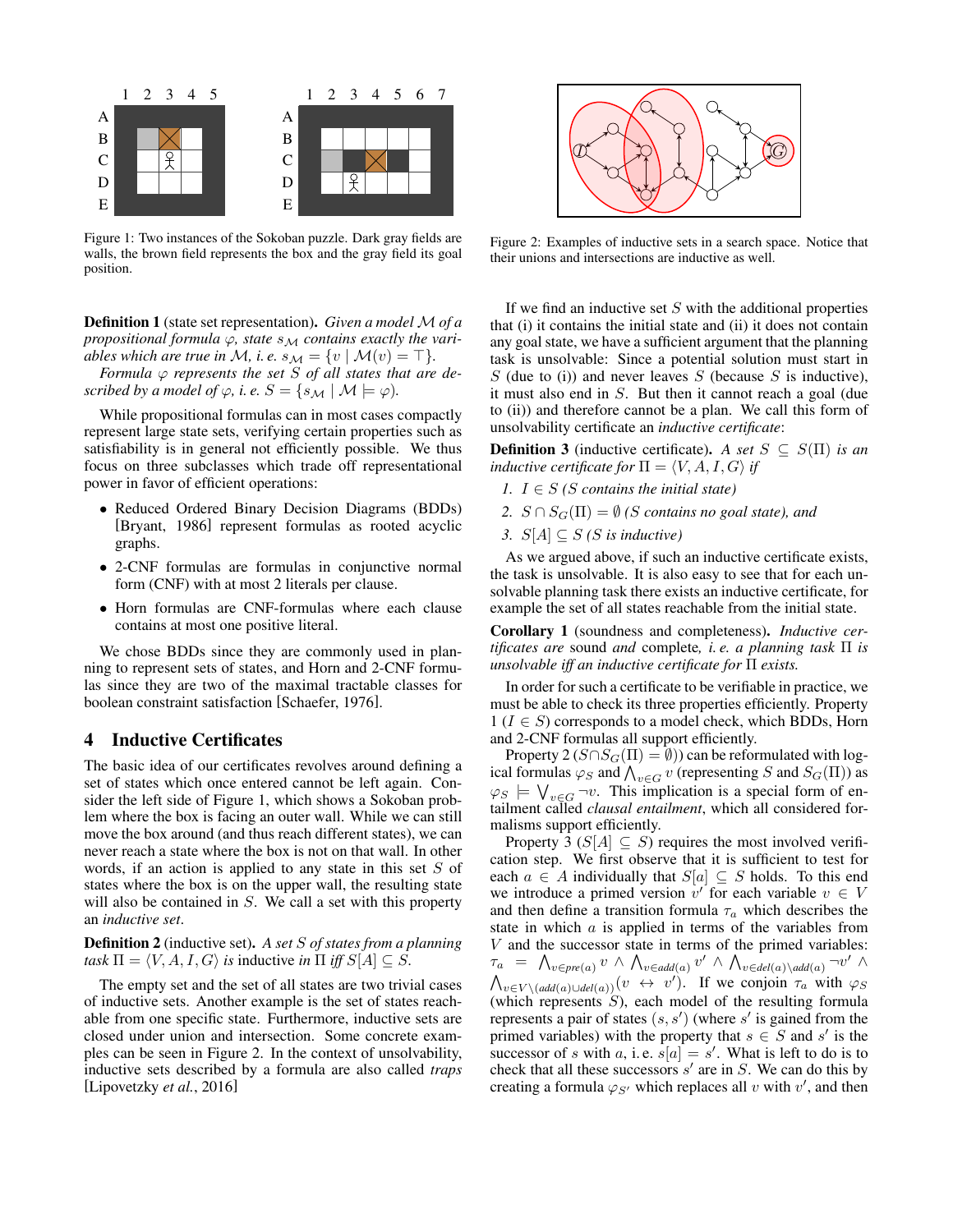testing if  $\varphi_S \wedge \tau_a \models \varphi_{S'}$  holds. All these steps can be done efficiently for all considered formalisms.

Corollary 2 (efficient verification). *Given a BDD, Horn formula or 2-CNF formula*  $\varphi_S$  *representing a state set S, testing whether* S *is an inductive certificate can be done in time polynomial in the representation size of*  $\varphi_S$  *and*  $\Pi$ *.* 

#### 4.1 Composite Certificates

While inductive certificates are complete, it is not always possible to describe S compactly with the considered formalisms. Thus we introduce two composite certificate types where we consider a family  $F$  of sets such that their union or intersection forms an inductive certificate and each set  $S \in \mathcal{F}$ is represented by its own formula  $\varphi_S$ .

Definition 4 (disjunctive/conjunctive certificate). *A family* F *of state sets is an disjunctive certificate if*  $\bigcup_{S \in \mathcal{F}} S$  *is an inductive certificate for* Π*. It is an* conjunctive certificate *for* Π  $if\bigcap_{S\in\mathcal{F}}S$  *is an inductive certificate for*  $\Pi.$ 

Verifying the conditions for inductive certificates still requires considering the full union/intersection. But if a representation efficiently support this operation, there is no need to use a composite certificate. For instance, the conjunction of several Horn formulas is a Horn formula that can be build in linear time, so we could efficiently transform a conjunctive Horn certificate into a standard inductive certificate. The same is true for conjunctive 2-CNF certificates.

With a BDD representation or for disjunctive certificates, an efficient verification of the composite certificate is not possible in general (unless  $P = NP$ ). However, for many applications we can use stronger properties that imply the properties of inductive certificates but only require to consider a *bounded* number of sets at once. With these stronger properties, we can also use formalisms that only efficiently support *bounded* disjunction or conjunction (such as BDDs).

Definition 5 (r-disjunctive certificate). *A family* F *of state sets is an* r-disjunctive certificate *if*

- *1.*  $I \in S$  *for some*  $S \in \mathcal{F}$ *,*
- *2.*  $S \cap S_G(\Pi) = \emptyset$  *for all*  $S \in \mathcal{F}$ *, and*
- *3. for all*  $S \in \mathcal{F}$  *and*  $a \in A$ *, there is a subfamily*  $\mathcal{F}' \subseteq \mathcal{F}$ *with*  $|\mathcal{F}'| \leq r$  *and*  $S[a] \subseteq \bigcup_{S' \in \mathcal{F}'} S'.$

For disjunctive certificates in general, the inclusion of the initial state and the exclusion of all goal states can be checked for each set  $S \in \mathcal{F}$  independently. For verifying the inductivity of  $\bigcup_{S \in \mathcal{F}} S$ , it is sufficient to verify for each set  $S \in \mathcal{F}$  and action  $a \in A$  that all successors lie in  $\bigcup_{S \in \mathcal{F}} S$ . For the more restrictive r-disjunctive certificates, it is sufficient to verify that they are in a union of at most  $r$  sets from  $\mathcal{F}$ .

In terms of the three representation formalisms, only BDDs can be used for verifying general r-disjunctive certificates. The problem with Horn and 2-CNF formulas is that they do not support the composition to a disjunction. However in the special case of 1-disjunctive certificates, they can be used since no disjunctions are required. This is for example already sufficient for tasks that are detected unsolvable by the Trapper algorithm [\[Lipovetzky](#page-4-14) *et al.*, 2016].

Conjunctive certificates are based on similar ideas:

Definition 6 (r-conjunctive certificate). *A family* F *of state sets is an* r-conjunctive certificate *if*

- *1.*  $I \in S$  *for all*  $S \in \mathcal{F}$ *,*
- 2.  $S_G(\Pi) \cap \bigcap_{S \in \mathcal{F}'} S = \emptyset$  for some  $\mathcal{F}' \subseteq \mathcal{F}$  with  $|\mathcal{F}'| \leq r$ ,
- *3. for all*  $S \in \mathcal{F}$  *and*  $a \in A$ *, there is a subfamiliy*  $\mathcal{F}' \subseteq \mathcal{F}$  $with |\mathcal{F}'| \leq r$  *and*  $(\bigcap_{S' \in \mathcal{F}'} S')[a] \subseteq S$ *.*

BDDs, Horn and 2-CNF formulas are all suitable for rconjunctive certificates, although in the case of Horn and 2- CNF formulas we could directly use inductive certificates.

### 5 Generating Certificates

So far, we have concentrated on the efficient *verification* of certificates, now we give an idea how they can be efficiently *generated* by current planning techniques. In this summary paper, we do not have sufficient space to go into detail and to cover many different approaches, so for an in-depth discussion, we refer the interested reader to the original paper [\[Eriksson](#page-4-10) *et al.*, 2017b].

Many state-of-the-art planners employ a forward-search in the induced state space, usually using a heuristic for guiding and pruning the search. We will illustrate from a high-level perspective how such a system could build a certificate.

#### 5.1 Blind Search

We first focus on the simplest case of a so-called *blind search*, which does not prune the search but must consider all states that are reachable from the initial state.

Consider the right puzzle in Figure [1:](#page-1-0) A blind search will try to push the box to all positions it can, namely B2-B6, C4 (its start position) and D2-D6, and for each position, it considers all possible positions of the person (everywhere except at the box position). All these states are considered individually and the search can successively build up a BDD for the entire set of states. The final BDD represents an inductive certificate, because it contains the initial state, cannot be left and for an unsolvable task it does not contain a goal state.

#### 5.2 Heuristic Search

If a heuristic is used for pruning, the search does no longer explicitly consider every reachable state, so the set of considered states alone is no longer inductive.

The search prunes state  $s$  (and all successor nodes), if the heuristic detects that s is a *dead end*, i. e., the goal is unreachable from s. In the full paper [\[Eriksson](#page-4-10) *et al.*, 2017b], we have shown for a wide range of heuristics how they can efficiently provide an inductive set of states that contains the dead end but no goal state for each detected dead end. These can be seen as inductive certificates for the dead ends.

From these we can build a 1-disjunctive certificate that includes the inductive sets  $D_i$  for each dead end, and for each state  $s'$  that is actually expanded by the search a set  $S_i$  containing only s'. The certificate is 1-disjunctive since for all  $D_i$ we have  $D_i[A] \subseteq D_i$  and for all  $S_i$  and applicable  $a \in A$  we have a single successor which must either also be expanded (and thus  $S_i[a] \subseteq S_j$  for some j) or is a dead end (and thus  $S_i[a] \subseteq D_j$  for some j).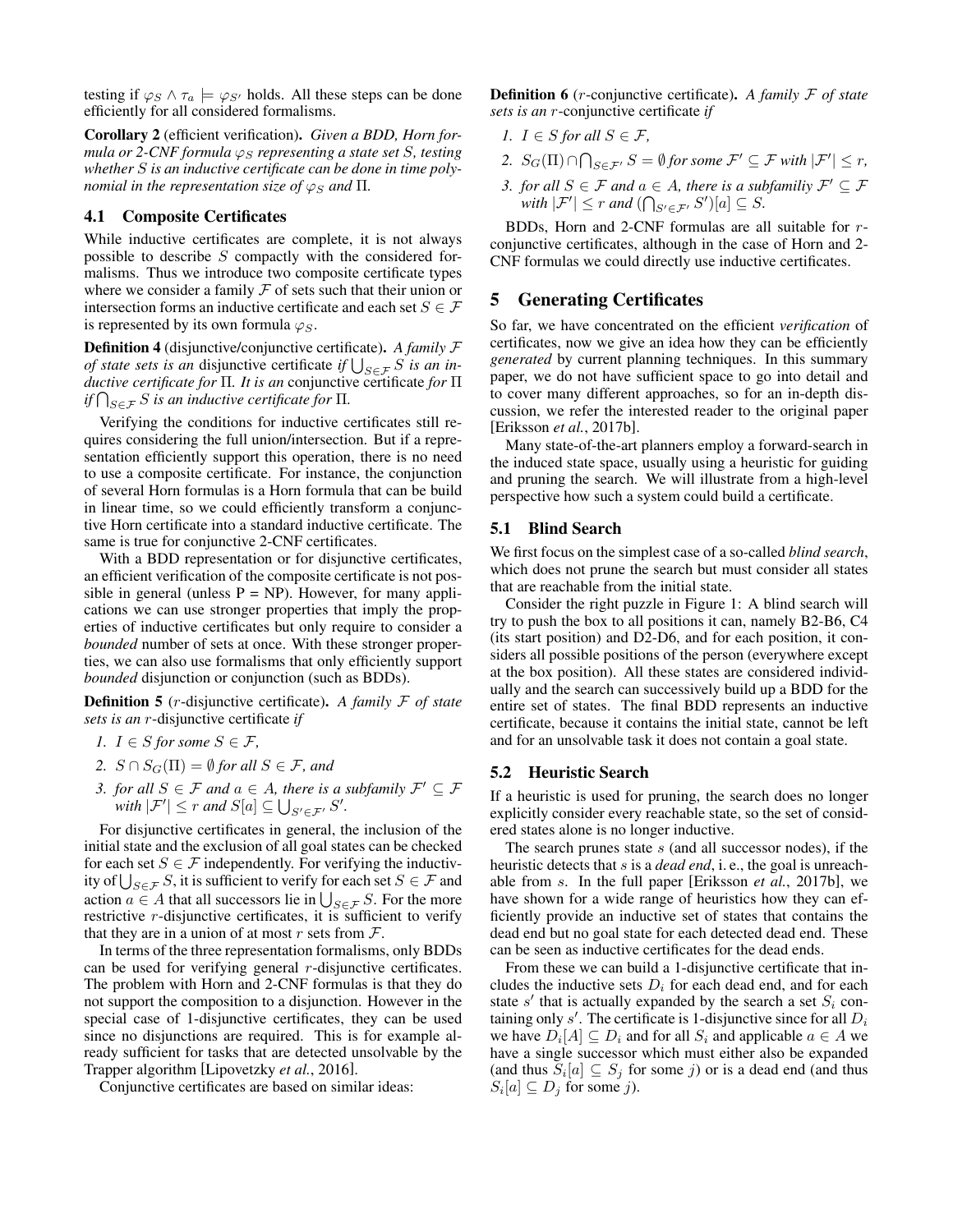As an example, consider again the right puzzle in Figure [1](#page-1-0) and assume that a heuristic detects all states where the box is at 4B or 4D as dead ends (independent of the position of the person). Further, assume that it provides inductive sets box-at-B and box-at-D (e.g. in 2-CNF), respectively, which do not cover any goal state. As these states are pruned, the search would only explore all states where the box is at position 4C (just moving the person around). It would collect all these states as individual sets (e.g. represented by formulas like box-at-4C  $\land$  person-at-D4). The set of all these formulas and those from the heuristic is a 1-disjunctive certificate. The initial state has been covered by the search and no formula covers a goal state. For inductivity it holds that boxat-B and box-at-D (from the heuristic) are inductive and all sets/formulas included by the search represent a single state where each applicable operator either results in another such state or in a state covered by box-at-B or by box-at-D.

#### 6 Experiments

As a proof of concept for the practicability of our certificates we extended the Fast Downward planning system [\[Helmert,](#page-4-15) [2006\]](#page-4-15) to generate certificates with A<sup>∗</sup> search [Hart *[et al.](#page-4-16)*, [1968\]](#page-4-16) using the  $h^{\text{max}}$  heuristic [\[Bonet and Geffner, 2001\]](#page-4-17), and with  $A^*$  using the Merge and Shrink (M&S) heuristic [\[Helmert](#page-4-18) *et al.*, 2007; [Helmert](#page-4-19) *et al.*, 2014]. Additionally we implemented a standalone verifier that can validate the generated certificates. Both implementations use the CUDD library [\[Somenzi, 2015\]](#page-4-20) for representing BDDs, and are publicly available [\[Eriksson](#page-4-21) *et al.*, 2017a].

In order to asses the overhead of generating certificates we ran both Fast Downward configurations without and with certificate generation (which we will call FD and  $FD^{cert}$ ). We imposed limits of 30 minutes and 2 GiB for FD and FD<sup>cert</sup>; for the verifier we set the same memory limit but a more generous time limit of 4 hours. As benchmarks we used a collection of unsolvable planning tasks which includes the unsolvable tasks from the Unsolvability IPC.

For  $A^*$  with  $h^{max}$ , FD detected 212 tasks as unsolvable, and  $FD^{cert}$  was able to generate certificates for 136 of them. Of these 136 certificates, the verifier could verify 123 certificates within the given limits. For  $A^*$  with  $h^{M\&S}$ , the respective numbers are  $223$  for FD, 191 for FD<sup>cert</sup> and 155 for the verifier. As expected, all verified certificates were valid.

In order to get a better picture of the time overhead imposed on the planner, Figure [3](#page-3-0) compares the runtime of FD and FD<sup>cert</sup>, showing that the overhead, while noticeable, is still benign. Figure [4](#page-3-1) plots the time required to verify a certificate against its size. Except for small certificates (where verification is dominated by parsing the task) we see that certificate size and verification time mostly correlate.

Overall the results show that our certificates are useful in practice, especially when considering that we used a proof of concept implementation that could be further optimized.

## 7 Conclusion

We introduced a way to formally prove unsolvability of classical planning tasks, based on inductive certificates. The presented certificates are complete, can be verified efficiently

<span id="page-3-0"></span>

Figure 3: Runtime comparison of FD vs. FD<sup>cert</sup>.

<span id="page-3-1"></span>

Figure 4: Verifier runtime as a function of certificate size.

and can also be generated efficiently for a wide range of planning techniques. As a practical contribution, we implemented the generation of certificates for two configurations of a stateof-the-art planner as well as a standalone verifier for the generated certificates. Experiments show that certificates can be generated and verified with reasonable resources.

One restriction for composite certificates is that all sets must be represented in the same formalism. This limits their applicability because we can for example not use them if the search exploits multiple heuristics that require different formalisms. We addressed this issue in an extension of this line of work towards a flexible proof system [\[Eriksson](#page-4-22) *et al.*, [2018\]](#page-4-22).

#### Acknowledgments

This work was supported by the European Research Council as part of the project "State Space Exploration: Principles, Algorithms and Applications".